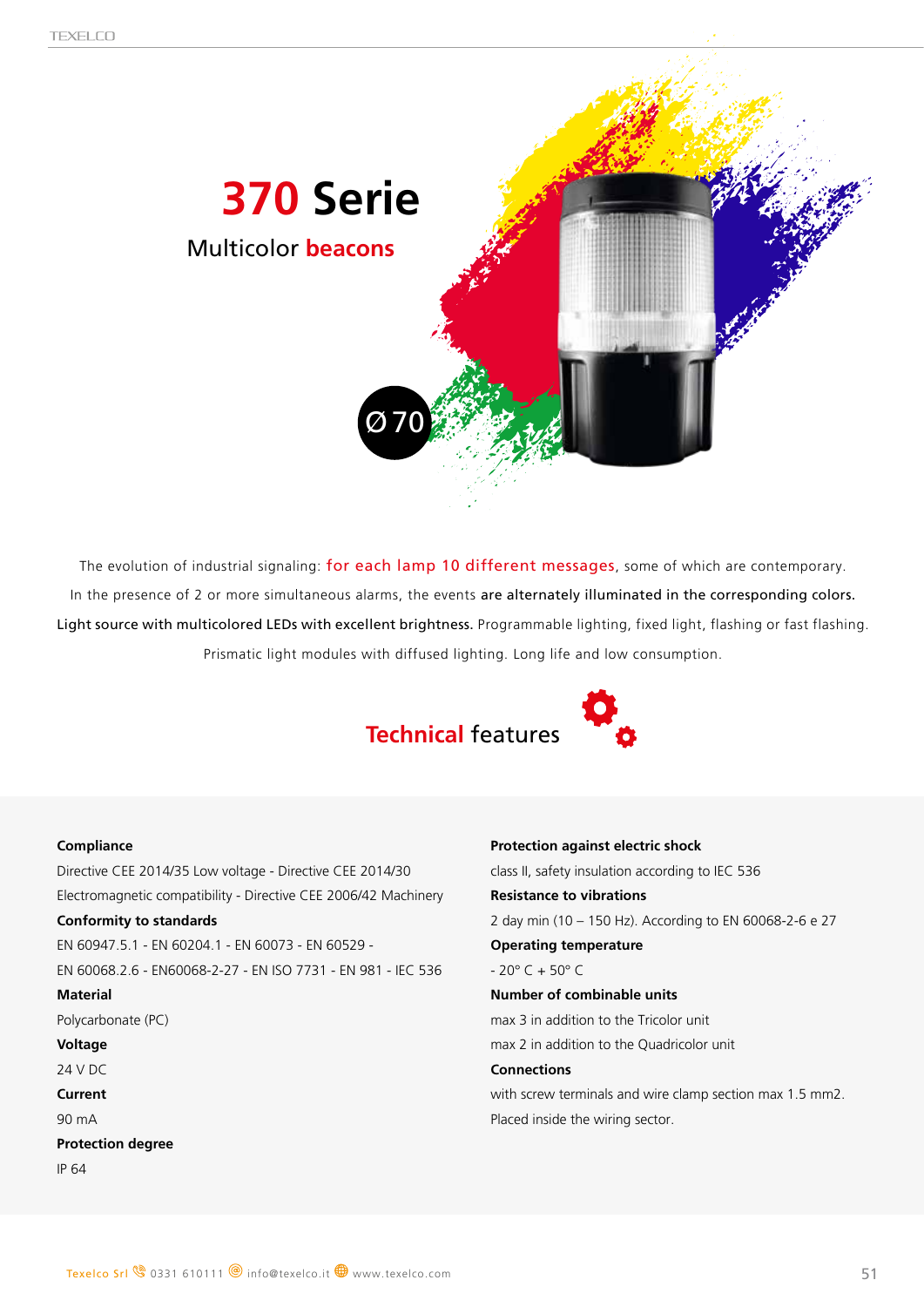## **QUADRICOLOR** INDICATOR **MULTIFUNCTION**

Quadricolor signal lamp with bright and diffused light.

In the presence of 2 or more alarms, the lamp lights up alternately in the colors corresponding to the event.

![](_page_1_Picture_4.jpeg)

# 1 beacon with neutral lens that alternates up to 4 colors simultaneously

#### **Technical** features Ö

| Type of optics                                     | Light                                |
|----------------------------------------------------|--------------------------------------|
| Double lens withvertical and horizontal triangular | Steady, flashing, speedy flashing or |
| stripes for a correct 360 ° diffusion              | alternating flashing light           |
| <b>Multicolor</b>                                  | <b>Voltage</b>                       |
|                                                    | 24 V DC/AC                           |
| <b>Number of combinable units:</b>                 | Current                              |
| max 2 in addition to the Quadricolor unit          | 110 mA                               |
|                                                    |                                      |

| <b>COLORS</b>          | Support | Codes for ordering | <b>Functions</b>               | Voltage      |
|------------------------|---------|--------------------|--------------------------------|--------------|
| $\bullet\bullet$<br>80 |         | 370 04Q1B          | Steady light<br>Flashing light | 24 V DC / AC |
| $\bullet\bullet$<br>60 |         | 370 94Q1B          | Steady light<br>Flashing light | 24 V DC / AC |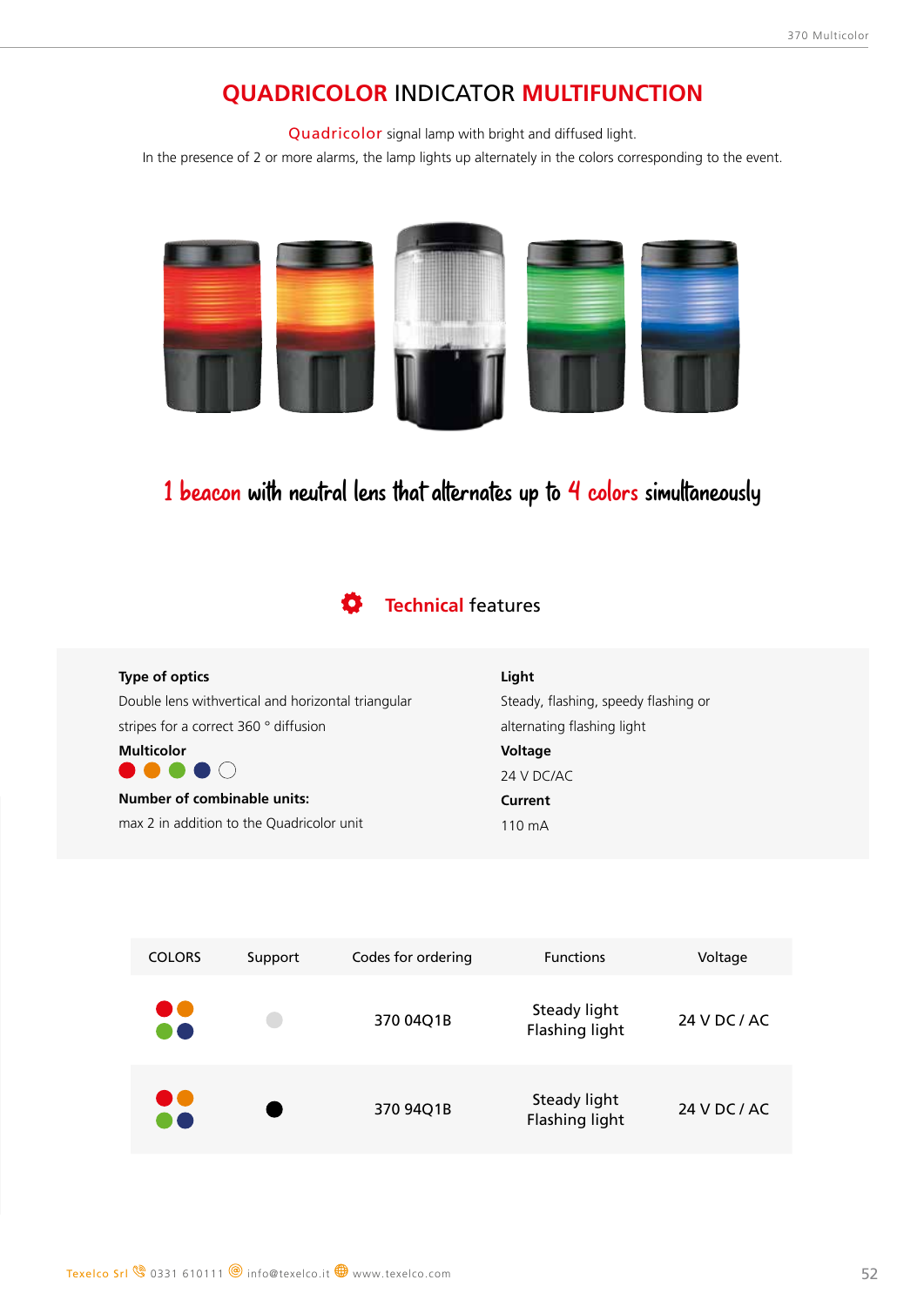# **TRICOLOR** INDICATOR **MULTIFUNCTION**

Tricolor signal lamp with bright and diffused light.

In the presence of 2 or more alarms, the lamp lights up alternately in the colors corresponding to the event.

![](_page_2_Picture_4.jpeg)

# 1 beacon with neutral lens that alternates up to 3 colors simultaneously

**Technical** features

## **Type of optics**

Double lens with vertical and horizontal triangular stripes for a correct 360 ° diffusion

![](_page_2_Picture_9.jpeg)

max 3 in addition to the Tricolor unit

## **Light**

Steady, flashing, speedy flashing, alternating flashing or rotating light **Voltage** 24 V DC/AC **Current** 100 mA

| <b>COLORS</b>   | Support | Codes for ordering | <b>Functions</b>                                                  | Voltage      |
|-----------------|---------|--------------------|-------------------------------------------------------------------|--------------|
| D O C           |         | 370 MN4T5B 532     | Steady light<br>Flashing light<br>Rotating light<br>Multifunction | 24 V DC / AC |
| <b>ISBN 978</b> |         | 370 MZ4T5B 532     |                                                                   | 24 V DC / AC |
| DO C            |         | 370 MN4T5B 632     |                                                                   | 24 V DC / AC |
|                 |         | 370 MZ4T5B 632     |                                                                   | 24 V DC / AC |

Below you can add additional light modules